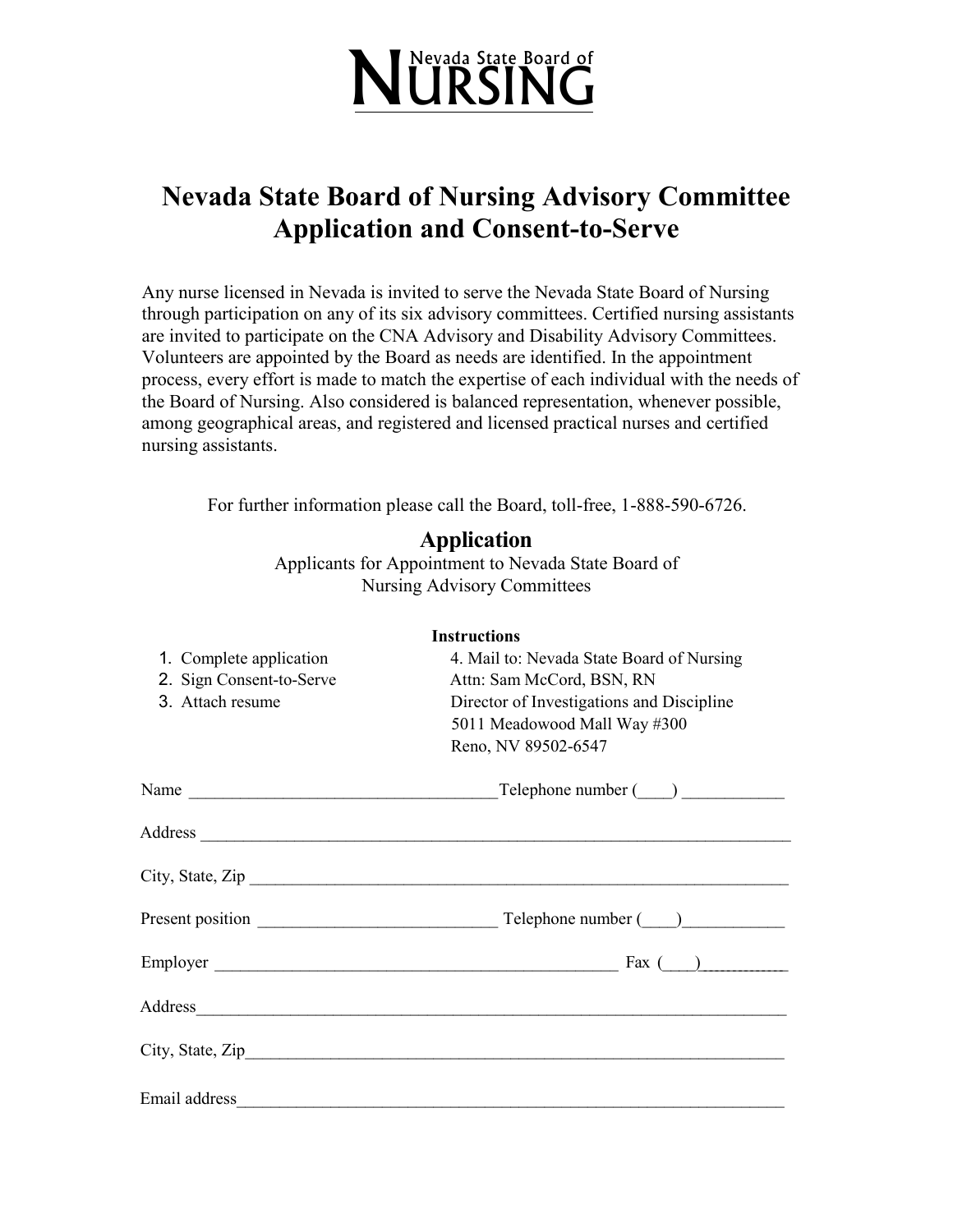

**Check committee(s) you would like to serve on.** Term length is three years.

*Committee descriptions are on the Board's website—nevadanursingboard.org* 

\_\_\_\_Advanced Practice Registered Nurse Advisory Committee

- \_\_\_\_CNA Advisory Committee
- Disability Advisory Committee
- \_\_\_\_Education Advisory Committee
- \_\_\_\_Nursing Practice Advisory Committee
- LPN Advisory Committee

If your first choice committee is not available, please give us an alternate committee you would be interested to serve on:

- \_\_\_\_\_Advanced Practice Registered Nurse Advisory Committee
- \_\_\_\_CNA Advisory Committee
- Disability Advisory Committee
- \_\_\_\_Education Advisory Committee
- \_\_\_\_Nursing Practice Advisory Committee
- LPN Advisory Committee

#### **Check appropriate category**

- \_\_\_\_RN
- $\overline{\phantom{a}}$  LPN
- $\overline{\phantom{a}}$  CNA
- $\overline{\phantom{1}}$  APRN
- \_\_\_ Other (Please specify) \_\_\_\_\_\_\_\_\_\_\_\_\_\_\_\_\_\_\_

#### **Check appropriate response**

I can attend

- \_\_\_ 1 meeting per year
- $\frac{1}{2}$  meetings per year
- \_\_\_ 3 meetings per year
- \_\_\_ 4 or more meetings per year

Are there any times in the year when you would be unable to attend meetings?

| Please indicate any previously held positions on Board committees, tasks forces, or |  |
|-------------------------------------------------------------------------------------|--|
| focus groups.                                                                       |  |

**\_\_\_\_\_\_\_\_\_\_\_\_\_\_\_\_\_\_\_\_\_\_\_\_\_\_\_\_\_\_\_\_\_\_\_\_\_\_\_\_\_\_\_\_\_\_\_\_\_\_\_\_\_\_\_\_\_\_\_\_\_\_\_\_\_\_\_\_\_\_\_ \_\_\_\_\_\_\_\_\_\_\_\_\_\_\_\_\_\_\_\_\_\_\_\_\_\_\_\_\_\_\_\_\_\_\_\_\_\_\_\_\_\_\_\_\_\_\_\_\_\_\_\_\_\_\_\_\_\_\_\_\_\_\_\_\_\_\_\_\_\_\_**

| Group name | Position | Dates of Service |
|------------|----------|------------------|
|            |          |                  |

\_\_\_\_\_\_\_\_\_\_\_\_\_\_\_\_\_\_\_\_\_\_\_\_\_\_\_\_\_\_\_\_\_\_\_\_\_\_\_\_\_\_\_\_\_\_\_\_\_\_\_\_\_\_\_\_\_\_\_\_\_\_\_\_\_\_\_\_\_\_\_